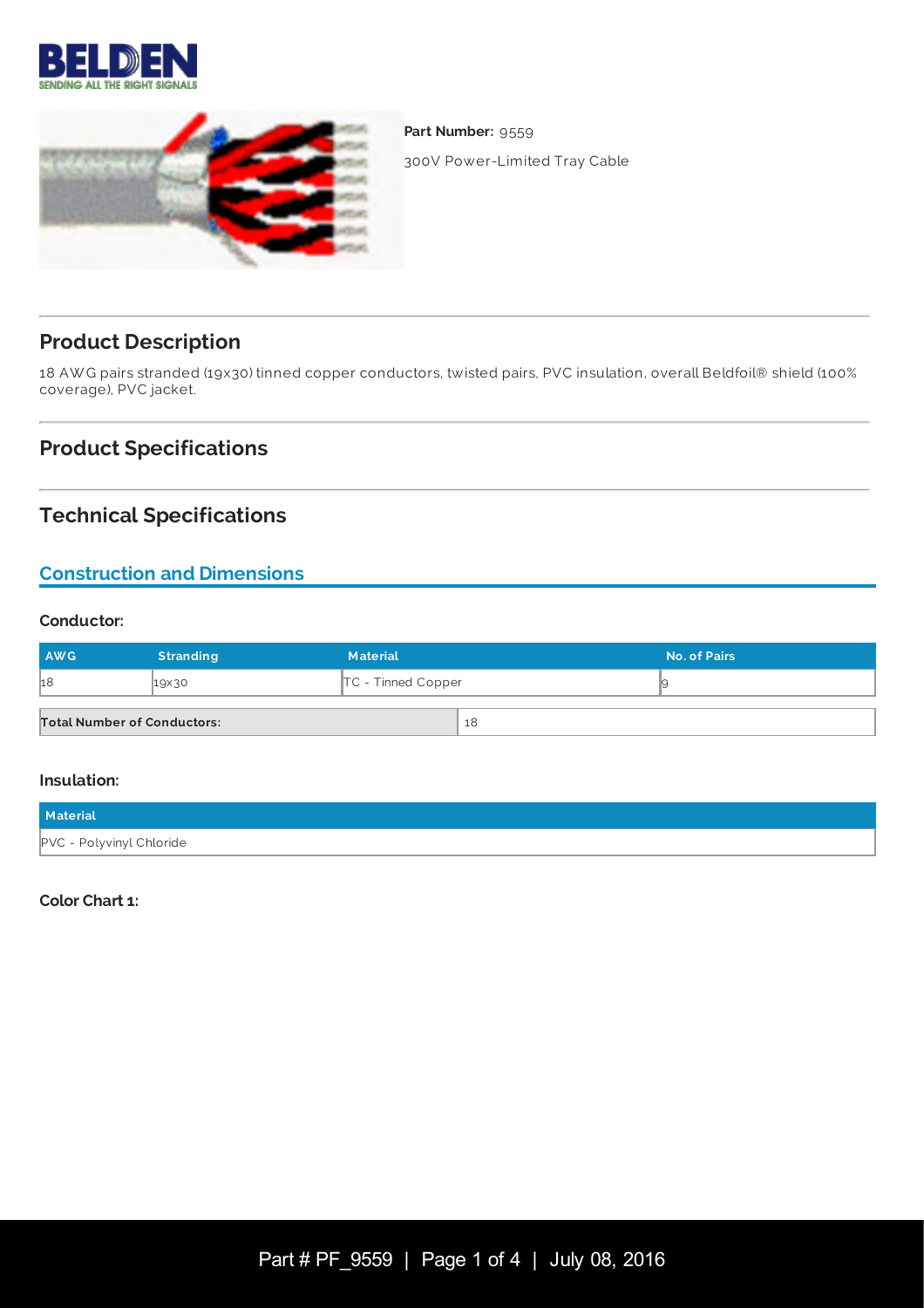| <b>Number</b> | Color                      |
|---------------|----------------------------|
|               | Black & Red and Numbered 1 |
| l2            | Black & Red and Numbered 2 |
| ß.            | Black & Red and Numbered 3 |
| 14            | Black & Red and Numbered 4 |
| 5             | Black & Red and Numbered 5 |
| 16            | Black & Red and Numbered 6 |
|               | Black & Red and Numbered 7 |
| 18            | Black & Red and Numbered 8 |
| 9             | Black & Red and Numbered 9 |

## **Cabling 1:**

| Lay Direction |  |
|---------------|--|
| Left-hand Lay |  |

#### **Outershield 1:**

|      | <b>Type Material</b>            | <b>Material Trade</b><br><b>Name</b> | <b>Coverage</b><br>$\left[\frac{9}{6}\right]$ | <b>Drainwire</b><br><b>Material</b> | <b>Drainwire</b><br>AW <sub>G</sub> | <b>Drainwire Construction n x</b> |
|------|---------------------------------|--------------------------------------|-----------------------------------------------|-------------------------------------|-------------------------------------|-----------------------------------|
| Tape | Aluminum Foil-Polyester<br>lape | Beldfoil <sup>®</sup>                | $100\%$                                       | $TC - Timed$<br>$\mathbb{C}$ opper  |                                     | $7x26$ mm                         |

## **Outerjacket 1:**

| <b>Material</b>                 | <b>Nominal Diameter</b> | Nominal Wall Thickness                                                                                                                                                                      | <b>Ripcord</b> |
|---------------------------------|-------------------------|---------------------------------------------------------------------------------------------------------------------------------------------------------------------------------------------|----------------|
| <b>PVC</b> - Polyvinyl Chloride | $\vert$ 0.579 $\vert$ n | $\overline{0.053}$ in                                                                                                                                                                       | llYes          |
| <b>Print Legend:</b>            |                         | LEGEND: BELDEN 9559 E34972 9PR18 SHIELDED (UL) CMG 105C<br>OR PLTC OR ITC SUN RES DIR BUR OR AWM 2464 80C 300V OR<br>C(UL) CMG ---- FT4 IEEE 1202 (2 FT, 7 DIGIT SEQUENTIAL<br>NUMBER) FEET |                |

## **Electrical Characteristics**

#### **Conductor DCR:**

| Nominal Conductor DCR | <b>Nominal Outer Shield DCR</b> |
|-----------------------|---------------------------------|
| 5.96 Ohm/1000ft       | 9 Ohm/1000ft                    |

## **Capacitance:**

| Nom. Capacitance Conductor to Conductor | Nom. Capacitance Conductor to Shield |
|-----------------------------------------|--------------------------------------|
| 35 pF/ft                                | $54$ pF/ft                           |

## **Current:**

| Max. Recommended Current [A]    |  |
|---------------------------------|--|
| 4.5 Amps per conductor @ 25°C A |  |

#### **Inductance:**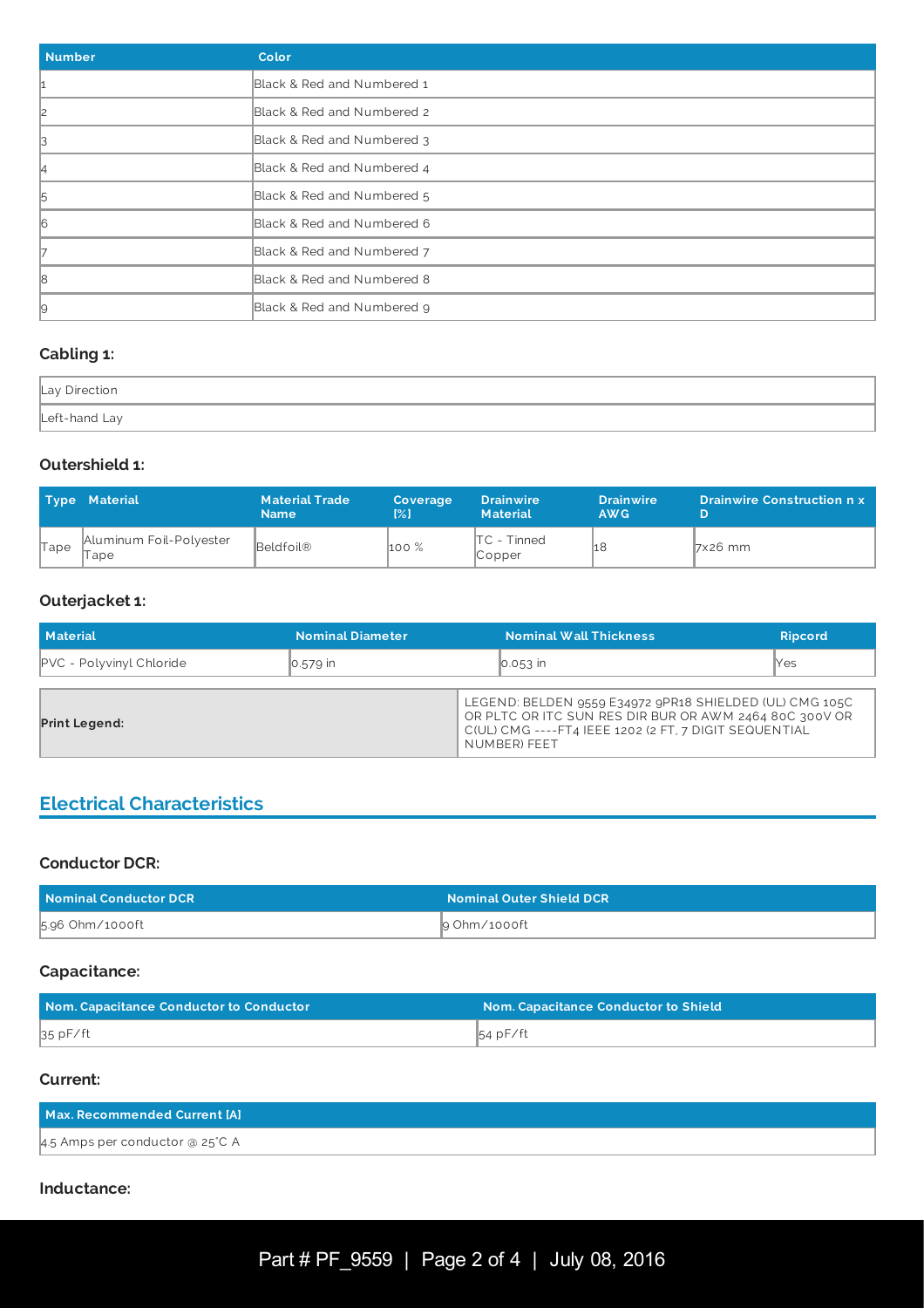| Nominal Inductance |  |
|--------------------|--|
| $0.17 \mu H/ft$    |  |

#### **Voltage:**

| UL Voltage Rating |  |
|-------------------|--|
| 300V RMS (PLTC    |  |
| 300 V RMS         |  |
| 150V RMS (ITC)    |  |

#### **Use**

| <b>Suitability - Burial:</b>              | Yes     |
|-------------------------------------------|---------|
| <b>Suitability - Indoor:</b>              | Yes     |
| <b>Suitability - Outdoor:</b>             | Yes     |
| <b>Suitability - Sunlight Resistance:</b> | Yes     |
| <b>Max Recommended Pulling Tension:</b>   | 395 lbs |

## **Safety**

| C(UL) Flammability:       | FT4                |
|---------------------------|--------------------|
| <b>ICEA Flammability:</b> | T-29-520           |
| <b>IEEE Flammability:</b> | 1202               |
| <b>UL Flammability:</b>   | UL1685 FT4 Loading |

## **Temperature Range**

| <b>Operating Temp Range:</b> | -30°C To +105°C |
|------------------------------|-----------------|
| <b>UL Temp Rating:</b>       | $105^{\circ}$ C |

# **Mechanical Characteristics**

| Min Bend Radius/Minor Axis:<br>.<br>.<br>the contract of the contract of the contract of the contract of the contract of the contract of the contract of |  |
|----------------------------------------------------------------------------------------------------------------------------------------------------------|--|

## **Part Number**

| Plenum (Y/N): | NC. |
|---------------|-----|

#### **Standards**

| CA Prop 65 (CJ for Wire & Cable): | Yes        |
|-----------------------------------|------------|
| <b>CEC/C(UL) Specification:</b>   | <b>CMG</b> |
| MII Order #39 (China RoHS):       | Yes        |